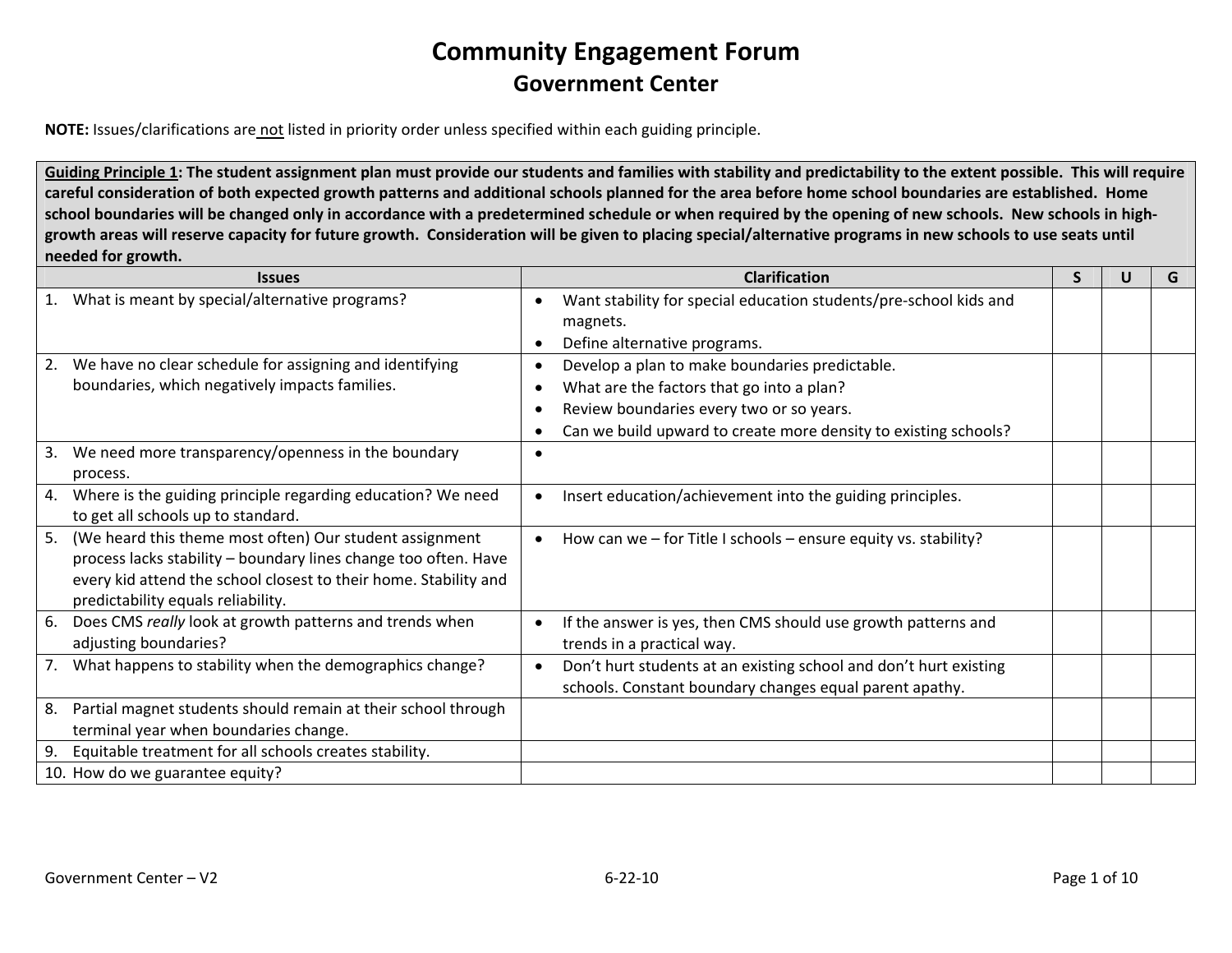Guiding Principle 2: Every student will be guaranteed a seat in a school close to home. There will be no capping of schools for students within the home-school area. Home-school zones will be logically drawn, compact and contiguous. To the extent possible, the boundary lines for such home-school zones will **incorporate whole neighborhoods, anticipate growth and make efficient use of facilities.**

| <b>Issues</b>                                                    | <b>Clarification</b>                                                                                                                    | <b>Dots</b>    | U | G |
|------------------------------------------------------------------|-----------------------------------------------------------------------------------------------------------------------------------------|----------------|---|---|
| *Too many subjective issues to give this principle great weight. |                                                                                                                                         |                |   |   |
| School to school inequities<br>1.                                | *Resource inequities such as human, financial, materials, parent                                                                        | 9              |   |   |
|                                                                  | involvement, volunteers, community partners, technology                                                                                 |                |   |   |
|                                                                  | Where you can afford to live dictates home school quality                                                                               | 1              |   |   |
|                                                                  | Student achievement is more important than proximity                                                                                    |                |   |   |
|                                                                  | Teachers prefer to work at schools with adequate resources or close                                                                     |                |   |   |
|                                                                  | to their own homes                                                                                                                      |                |   |   |
|                                                                  | Teacher experience - lack of balance from one school to the next;<br>unhealthy concentration of inexperienced teachers in some schools. |                |   |   |
|                                                                  | Diversity drives away inequities.                                                                                                       |                |   |   |
|                                                                  | Some neighborhoods are not naturally diverse.                                                                                           |                |   |   |
|                                                                  | Find a way to drive equitable resources (some schools can raise                                                                         |                |   |   |
|                                                                  | funding to provide for their own resources)                                                                                             |                |   |   |
|                                                                  | Diversity starts on the school board; representatives tend to                                                                           |                |   |   |
|                                                                  | represent their own                                                                                                                     |                |   |   |
| Like living close to home school<br>2.                           | Connections to community (a village); Like knowing other families and                                                                   | $\overline{2}$ |   |   |
|                                                                  | children                                                                                                                                |                |   |   |
|                                                                  | Neighborhood school doesn't necessary guarantee community                                                                               |                |   |   |
|                                                                  | connections                                                                                                                             |                |   |   |
|                                                                  | Bell schedules don't always work for families                                                                                           |                |   |   |
|                                                                  | Bell schedules are less challenging when children attend their home                                                                     |                |   |   |
|                                                                  | school                                                                                                                                  |                |   |   |
| School closest to home is not 'home school'.<br>3.               | Neighborhoods are split<br>$\bullet$                                                                                                    |                |   |   |
|                                                                  | Why can't there be more than one home school choice?                                                                                    | 1              |   |   |
|                                                                  | Full magnet school may be closest in proximity, but is not available                                                                    |                |   |   |
|                                                                  | as 'home school'                                                                                                                        |                |   |   |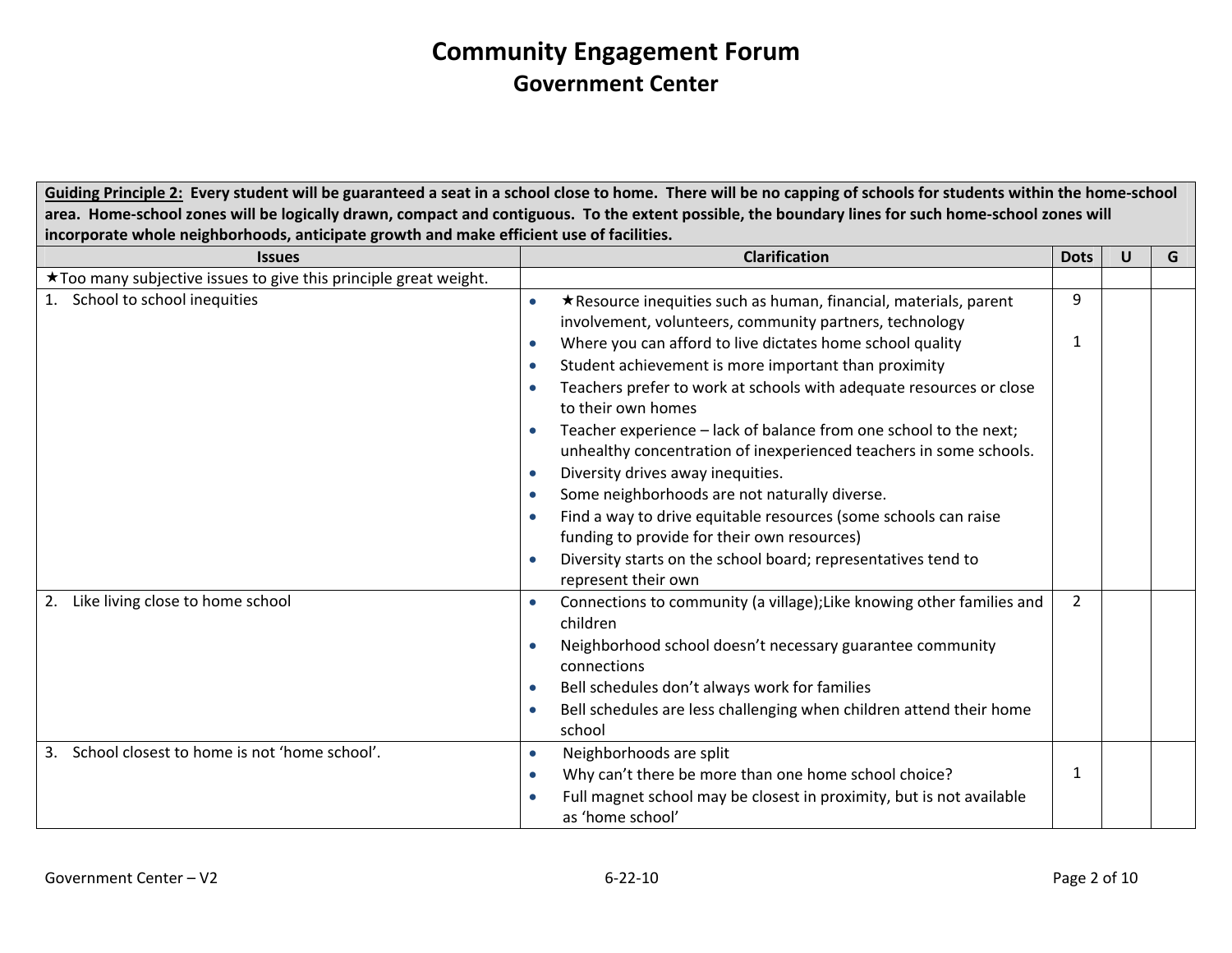|    | <b>Issues</b>                                                 |   | <b>Clarification</b>                                                                                                                                                                                                                                                                                                                                                                                                                                                                                                                                                                                           | <b>Dots</b> |  |
|----|---------------------------------------------------------------|---|----------------------------------------------------------------------------------------------------------------------------------------------------------------------------------------------------------------------------------------------------------------------------------------------------------------------------------------------------------------------------------------------------------------------------------------------------------------------------------------------------------------------------------------------------------------------------------------------------------------|-------------|--|
|    | 4. Is this relevant to providing the best education? (3 dots) |   | If your home school is low-performing, you may not have a choice<br>for the best education<br>Some families can choose diversity and community connections (not<br>all families have that choice)<br>Every child should be guaranteed the best education with adequate<br>resources<br>Inequities have not been corrected through the years<br>The guarantee should be a great public school for every child.<br>If everything else is equal, guaranteeing a seat in the home school is<br>most cost effective.<br>When opening a new school, evaluate the old school and make it<br>equitable to the new one. |             |  |
| 5. | Neighborhood density is not the same across the county        |   | Creates odd boundaries and neighborhood splits                                                                                                                                                                                                                                                                                                                                                                                                                                                                                                                                                                 |             |  |
| 6. | Transportation has too much power over bell schedules         | ٠ | The Transportation Dept. It has way too much power over starting<br>time, stops etc and negative effects on school<br>There has got to be some give in there. They seem to be the least<br>flexible of departments                                                                                                                                                                                                                                                                                                                                                                                             |             |  |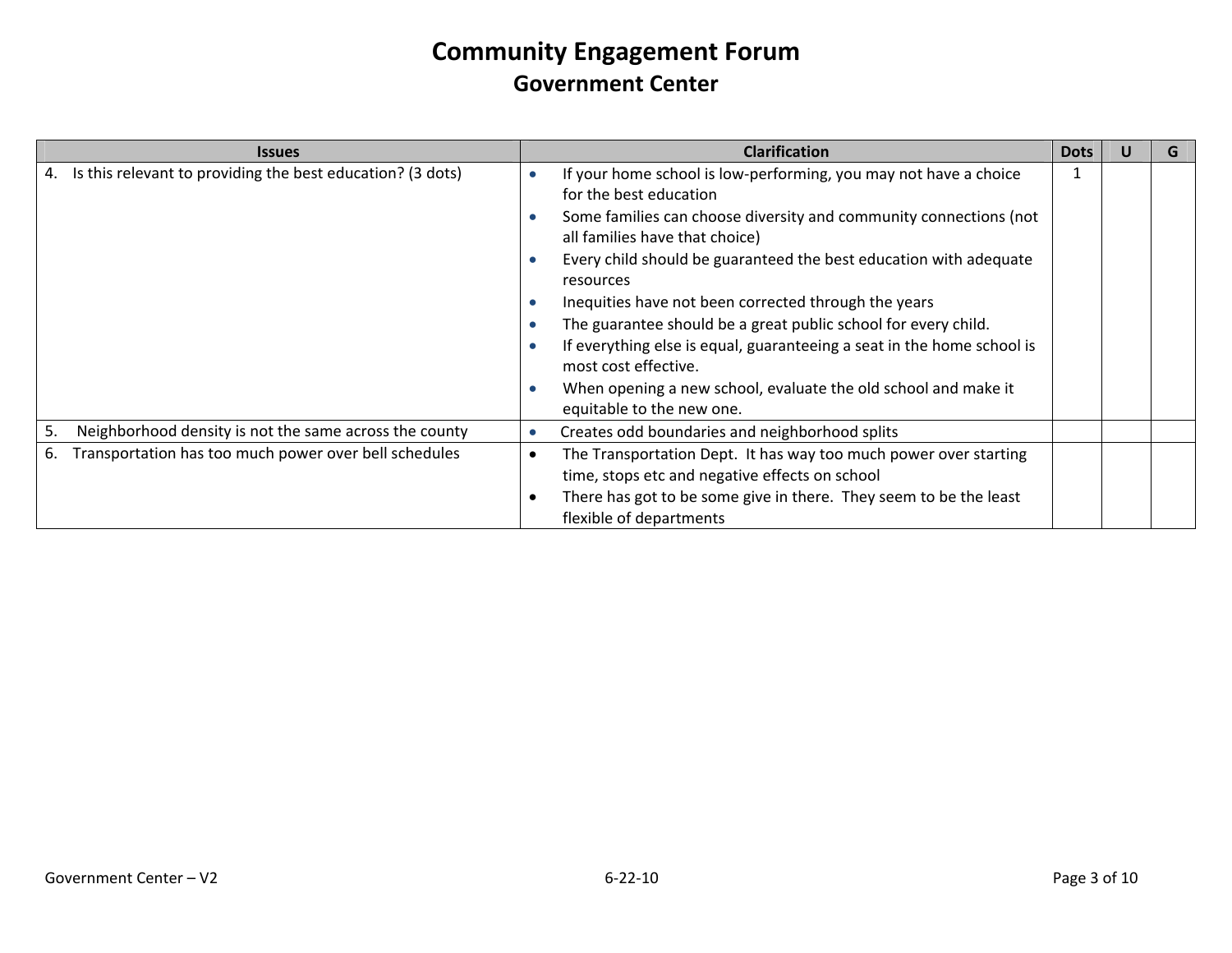Guiding Principle 3: We will make effective use of all of our school buildings. Determination of capacity must consider the need for room for differentiated staffing and special-needs programs. We will consider smaller schools within schools, innovative scheduling and different grade configurations as methods to **use schools efficiently. We will develop <sup>a</sup> school overcrowding policy.**

| <b>Issues</b>                                    | <b>Clarification</b>                                                                                                              |  |  |
|--------------------------------------------------|-----------------------------------------------------------------------------------------------------------------------------------|--|--|
| Follow principles that are published             | Action language and school implication                                                                                            |  |  |
| Small school survival<br>2.                      | Don't want small schools to be eliminated, relationships first.<br>Understand there could be additional costs. Are viable option. |  |  |
| 3.<br>Closing or consolidation of schools        | Want clear, well-defined process that is very transparent to the<br>public. Want stability.                                       |  |  |
| 4.<br>Innovative schools                         | Flexible requirements for seat time and more computers                                                                            |  |  |
| Reorganize grade structure within building<br>5. | Grades K-2, 3-5 grouping or K-3, 4&5 grouping                                                                                     |  |  |
| Define utilization<br>6.                         | Want less jargon.                                                                                                                 |  |  |
| Define equity and fairness                       | Look at situations from the group as a whole and not individually                                                                 |  |  |
| Scheduling uses of building<br>8.                | Business partner with Park and Rec, shared space (libraries)                                                                      |  |  |
| Maintenance of buildings<br>9.                   | No regular or proactive maintenance schedule.                                                                                     |  |  |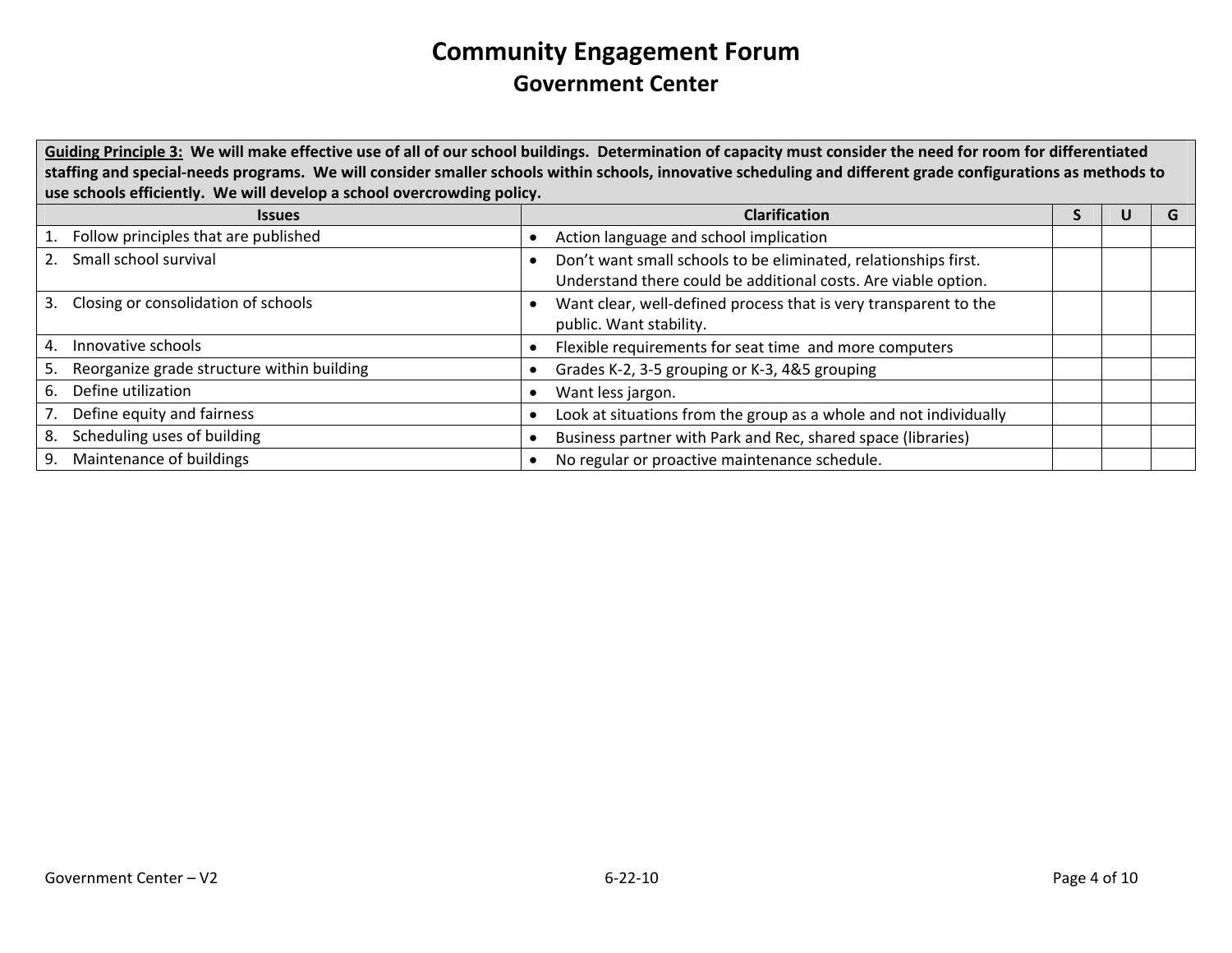| Guiding Principle 4: We believe that a diverse educational environment enhances learning. Therefore, diversity should be fostered, although it should not be |                                                  |    |   |   |  |  |
|--------------------------------------------------------------------------------------------------------------------------------------------------------------|--------------------------------------------------|----|---|---|--|--|
| forced. We will focus on strengthening schools in naturally diverse areas.                                                                                   |                                                  |    |   |   |  |  |
| <b>Issues</b>                                                                                                                                                | <b>Clarification</b>                             | S. | U | G |  |  |
| 1. Need operational definition of diversity                                                                                                                  |                                                  | H  |   |   |  |  |
| Change the language of guiding principle #4<br>2.                                                                                                            |                                                  | н  |   |   |  |  |
| 3.<br>Diversity should be forced.                                                                                                                            |                                                  | M  |   |   |  |  |
| Students should be globally competitive<br>4.                                                                                                                |                                                  | M  |   |   |  |  |
| Do we have political will?<br>5.                                                                                                                             | • To change pupil assignment                     | M  |   |   |  |  |
| All guiding principles should be prioritized<br>6.                                                                                                           |                                                  | M  |   |   |  |  |
| Strengthen not just the naturally diverse areas-all areas                                                                                                    |                                                  |    |   |   |  |  |
| 8. Education should involve living in a diverse community                                                                                                    |                                                  | L  |   |   |  |  |
| 9. 2005 guiding principles-Who developed? What community                                                                                                     |                                                  |    |   |   |  |  |
| was represented?                                                                                                                                             |                                                  |    |   |   |  |  |
| 10. Diversity guiding principle is weak.                                                                                                                     | • 'Enhance' is wimpy word.                       | L  |   |   |  |  |
| 11. Teaching people to be diverse is a part of education                                                                                                     |                                                  |    |   |   |  |  |
| 12. 'Forced' is divisive                                                                                                                                     |                                                  |    |   |   |  |  |
| 13. Can we be successful if schools do it alone?                                                                                                             | • Schools need partners, such as the community.  | L  |   |   |  |  |
| 14. Why private school flight? How do we attract back?                                                                                                       |                                                  |    |   |   |  |  |
| 15. Socioeconomics must be considered.                                                                                                                       |                                                  |    |   |   |  |  |
| 16. Use the research data on poverty                                                                                                                         |                                                  |    |   |   |  |  |
| 17. Teaching to test scores                                                                                                                                  |                                                  |    |   |   |  |  |
| 18. Who decides magnet location, curriculum?                                                                                                                 |                                                  | L  |   |   |  |  |
| 19. Resources across all schools (such as horticulture)                                                                                                      |                                                  |    |   |   |  |  |
| 20. Will you listen or stay the same?                                                                                                                        |                                                  |    |   |   |  |  |
| 21. Socioeconomic diversity is a good thing.                                                                                                                 |                                                  |    |   |   |  |  |
| 22. What is Billingsville doing?                                                                                                                             | • High poverty, good results                     |    |   |   |  |  |
| 23. Forced diversity causes many issues                                                                                                                      | History in Charlotte-Mecklenburg School district |    |   |   |  |  |
| 24. Language barriers in parent involvement                                                                                                                  |                                                  |    |   |   |  |  |
| 25. Scores-AYP by subgroup exposes lack of achievement                                                                                                       |                                                  |    |   |   |  |  |
| 26. This guiding principle does not mention students being able to                                                                                           |                                                  |    |   |   |  |  |
| learn                                                                                                                                                        |                                                  |    |   |   |  |  |
| 27. Parental                                                                                                                                                 |                                                  |    |   |   |  |  |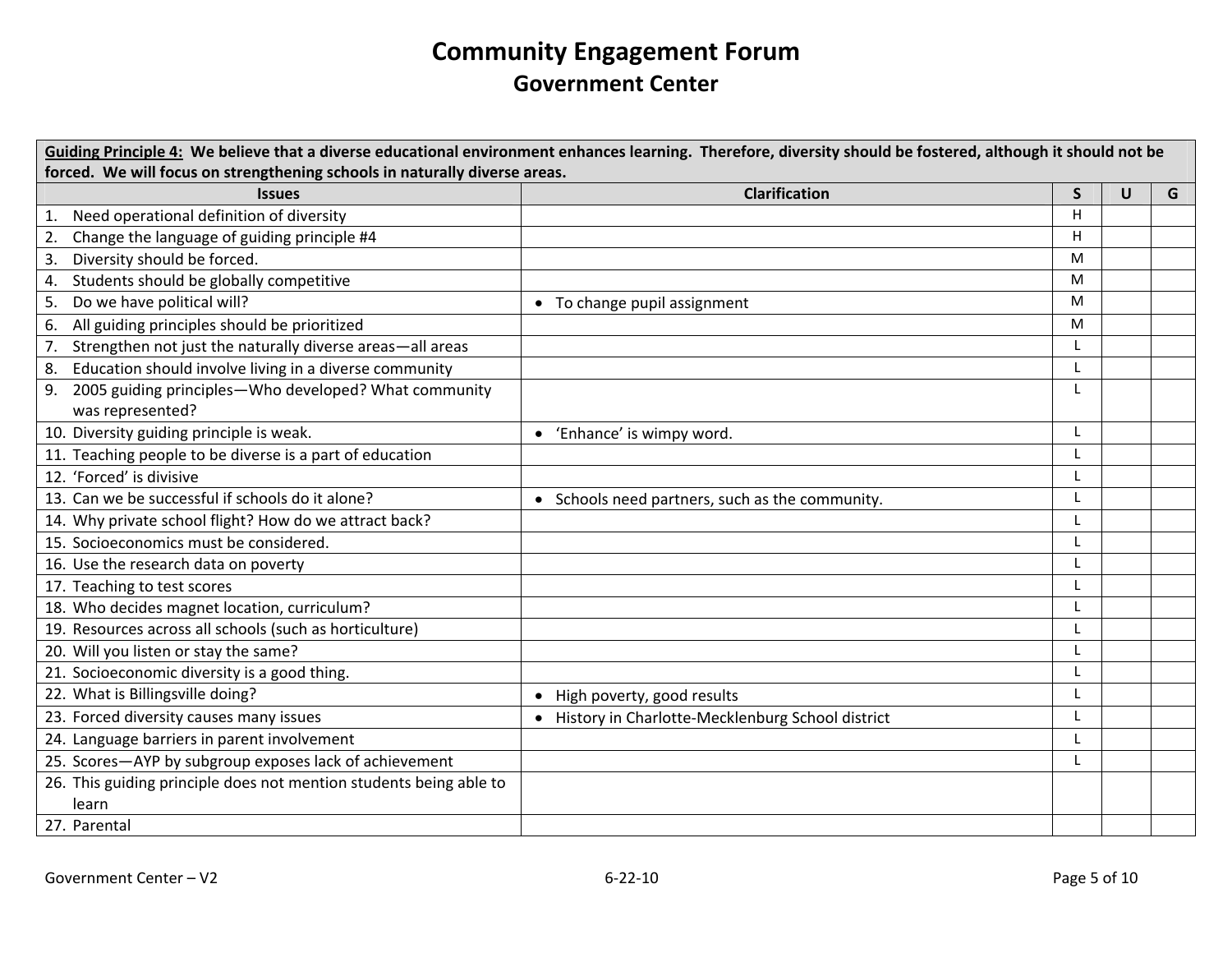Guiding Principle 5: Magnet programs should be strengthened. Magnet schools should offer academically distinct programs. Ineffective magnet programs should be eliminated, and additional strong magnet programs should be considered. Magnets should be strategically placed to make effective use of facilities and offer reasonable access to students from all parts of the county. Magnet programs should offer diverse learning environments. Consideration will be given to establishing prerequisites and/or merit-based admission to some magnets. Consideration will be given to establishing magnet zones; this would not allow a student to choose a magnet outside of his/her zone. The sibling guarantee should be maintained except for programs with merit-based admission.

|    | <b>Issues</b>                                                | <b>Clarification</b>                                                     | S | U | G |
|----|--------------------------------------------------------------|--------------------------------------------------------------------------|---|---|---|
| 1. | Transportation changes (shuttle stops) and bell times        | Impacts enrollment<br>$\bullet$                                          | H |   |   |
|    |                                                              | Impacts resources (fewer students)                                       | H |   |   |
|    |                                                              | Affects decisions on keeping or closing programs (fewer students)        | H |   |   |
| 2. | <b>Criteria for Evaluating Effectiveness</b>                 | • Costs                                                                  | H |   |   |
|    |                                                              | Strategic Placement - programs are spread too far apart to be            | н |   |   |
|    |                                                              | effective                                                                | н |   |   |
|    |                                                              | Ability to accommodate talent                                            | н |   |   |
|    |                                                              | How our programs compare to others (statewide, nationally)               | н |   |   |
|    |                                                              | Definition of a strong program? (rubric)                                 | н |   |   |
|    |                                                              | Period magnet reviews - how often needs to be determined                 | н |   |   |
|    |                                                              | Measureable goals would help clarify                                     |   |   |   |
| 3. | 'Academically distinct' definition too narrow                | Cultural, environmental and pedagogical distinctiveness excluded         | M |   |   |
| 4. | Program waiting lists                                        | Demand should affect decisions on magnet programs                        | M |   |   |
| 5. | Definition of keys to success                                | Strengthened staff                                                       | M |   |   |
|    |                                                              | Appropriately credentialed teachers (licensed, board certified)          | M |   |   |
|    |                                                              | Principal control                                                        | M |   |   |
|    |                                                              | Admissions standards coordinated with lottery                            | м |   |   |
|    |                                                              | Entrance requirements strengthens programs                               | M |   |   |
| 6. | Home school transition for those students unable to continue | How will they transition academically, programmatically and<br>$\bullet$ |   |   |   |
|    | to attend chosen magnet school due to reduced transportation | personally (friends and teachers)                                        |   |   |   |
|    |                                                              | Home schools need to be stronger for these and all students              |   |   |   |
| 7. | Magnet program purpose                                       | • What is supposed to be accomplished?                                   |   |   |   |
|    |                                                              | Workforce development                                                    |   |   |   |
|    |                                                              | Learning interests and abilities                                         |   |   |   |
|    |                                                              | Future development                                                       |   |   |   |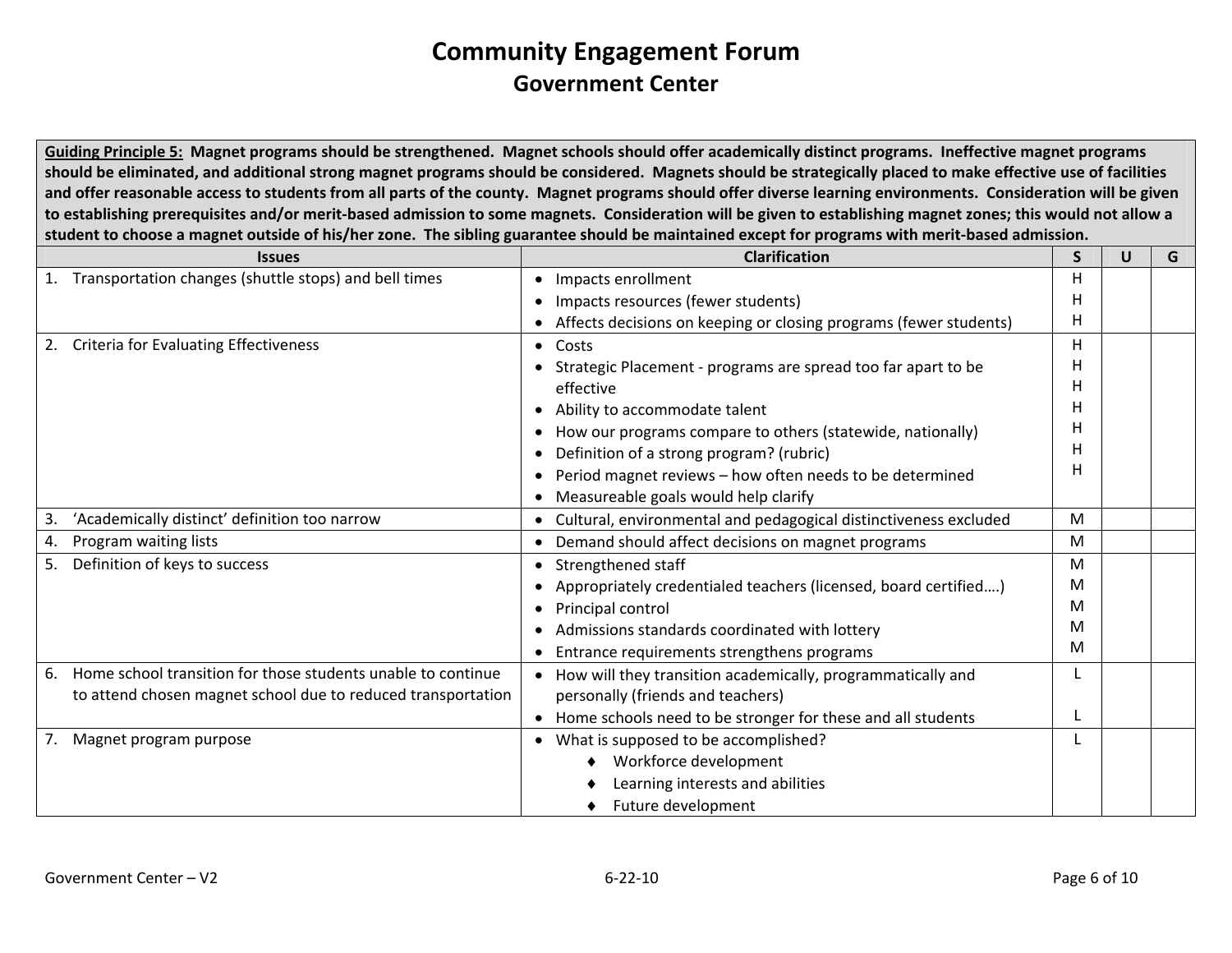Guiding Principle 6: The student assignment plan should be simplified. Relevant costs and benefits of the plan must be carefully weighed and costs should be reduced if at all possible. Transportation costs and travel time for students should be minimized. The sibling guarantee should be maintained. Consideration will be given to reducing the size of the non-magnet zones and eligibility for transportation. Because actual non-magnet choice options have been limited, consideration will be given to providing non-magnet choice only through No Child Left Behind (NCLB) and a staff-operated transfer process for open seats.

|    | <b>Issues</b>                                              |           | <b>Clarification</b>                                            |  |  |
|----|------------------------------------------------------------|-----------|-----------------------------------------------------------------|--|--|
|    | ★ Student assignment does not consider student achievement | $\bullet$ | ★TOP ISSUE: ensure quality of all home schools                  |  |  |
|    |                                                            |           | Does diversity improve performance?                             |  |  |
| 2. | Overemphasis on transportation cost reductions             |           | Prorate cost of transportation for parent payment, index to EDS |  |  |
|    |                                                            |           | Explore use of public transportation                            |  |  |
| 3. | Student assignment boundaries not logical                  |           | Consider communities, not just neighborhoods                    |  |  |
|    |                                                            |           | Been piecemealed                                                |  |  |
|    |                                                            |           | Still feeling effects of the choice plan                        |  |  |
| 4. | Transportation does not appear to be efficient             |           | Timing of buses                                                 |  |  |
|    |                                                            |           | Maximizing space                                                |  |  |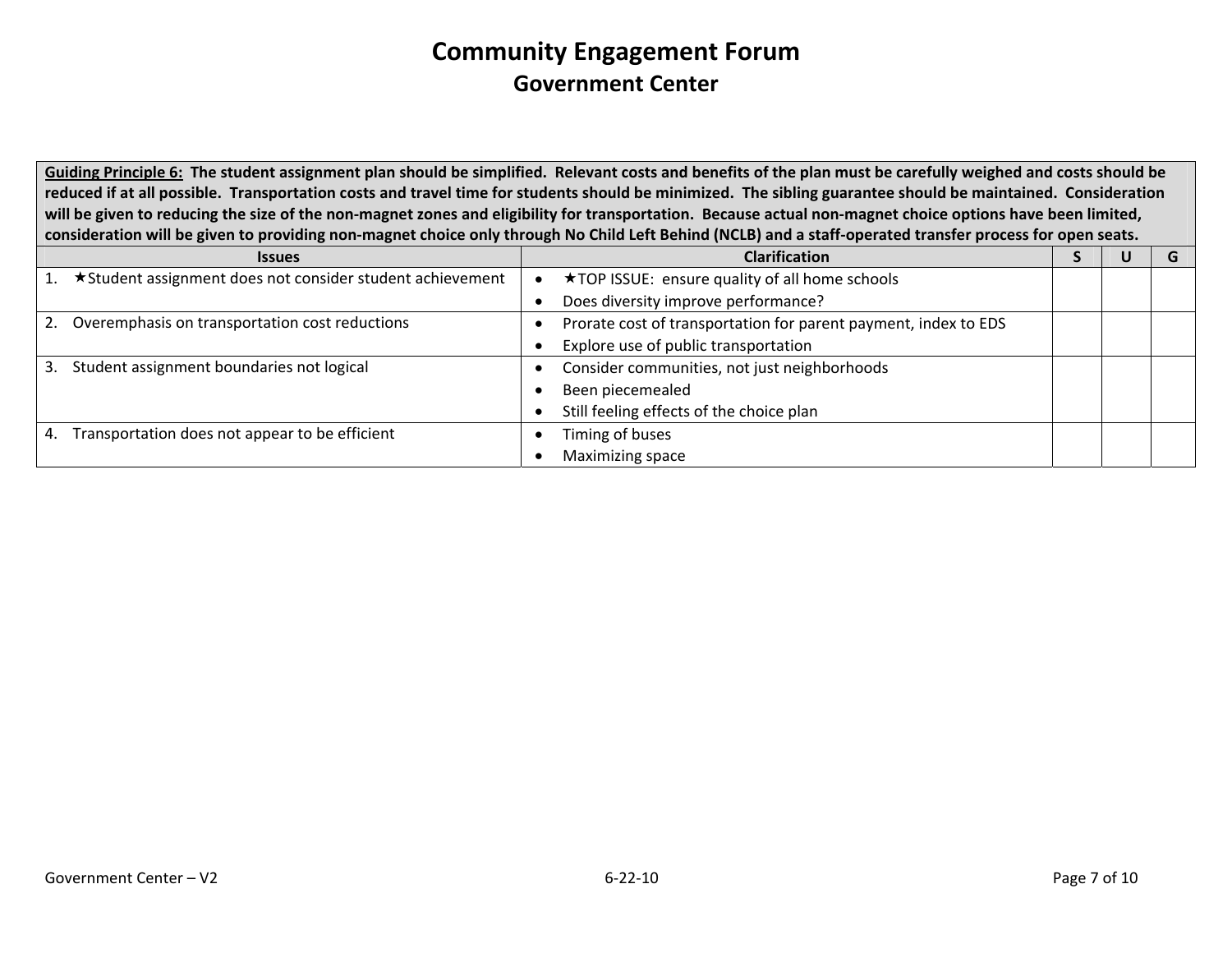Guiding Principle 7: To the greatest extent possible, students with disabilities and students with limited English proficiency will be offered the same assignment **opportunities as those given to other students. Issues Clarification S U** $U$   $G$ 1. Not implemented consistently • Equity across areas • Concerned about misalignment between action and values • Not implemented consistently due to transportation challenges H2. The principle is not realistic 3. Resources• To the greatest extent possible language is not always financially feasible4. Transportation • To the greatest extent possible transportation should be offered to LEP and EC students 5. The principle is <sup>a</sup> value that needs to be on the table 6. Separate LEP and EC students  $\bullet$  The principle should include EC and not LEP 7. All students should have the same educational opportunity 8. On <sup>a</sup> positive note, inclusion benefits all students 9. Parents should be given choices 10. Unfortunate that we have to include the "to the greatest extent possible" clause in the principal 11. It is unrealistic to think we can accomplish this guiding principle in the area of EC • i.e. for self‐contained students 12. For LEP students this is not relevant. We don't do anything differently with them. 13. Why is this even an issue • Shouldn't this be a basic right for all students. •• Isn't this the law? 14. Curriculum differentiation •• Needs to be practiced more effectively • All students need highly effective teachers 15. Flexible standards • We need to offer placement choices that meet the needs of individual kids16. The first part of the principle should be eliminated 17. Equity 18. The word "assignment" in the principle should be replaced with 'educational' opportunity (as directed by the student's IEP)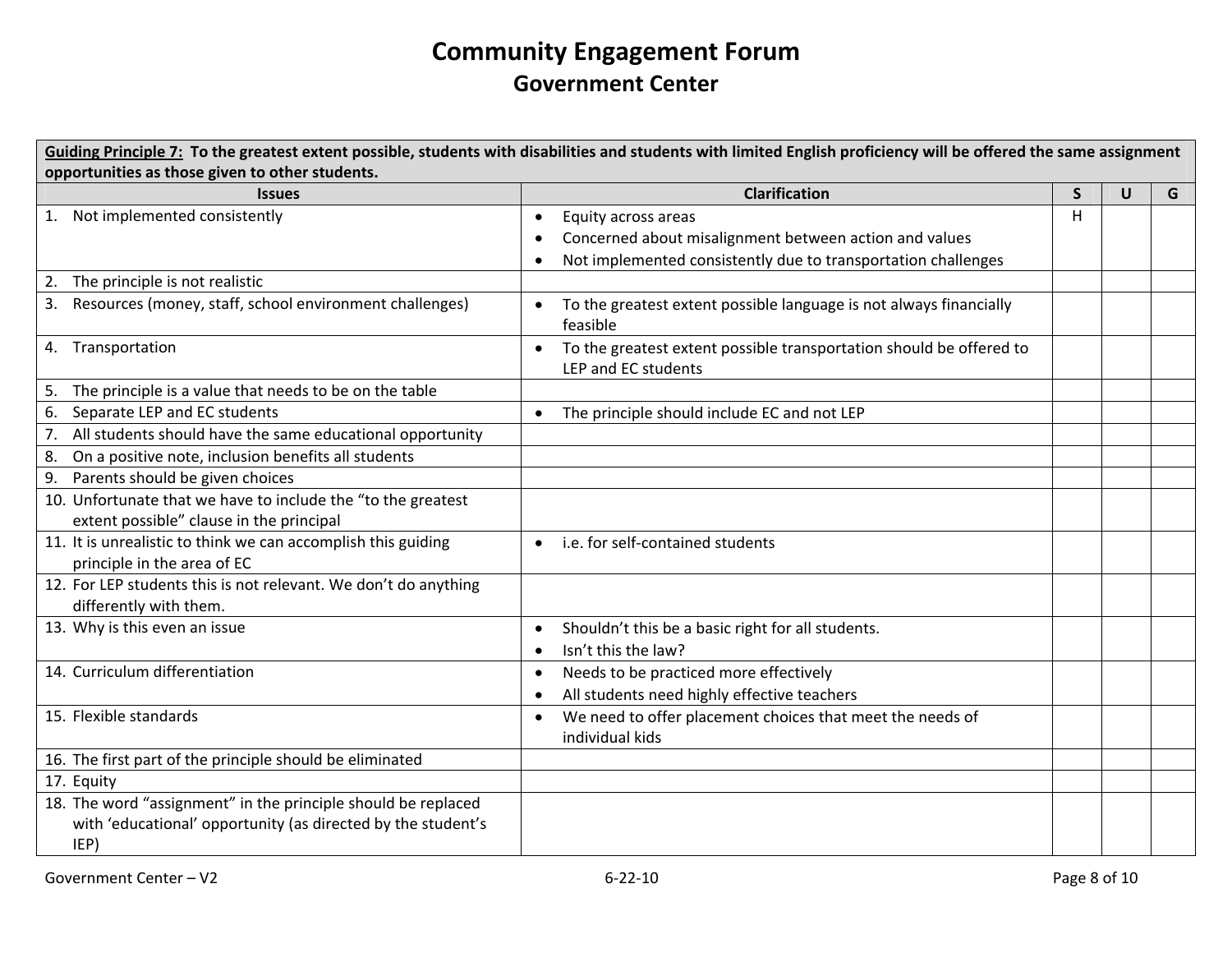#### **Other concerns (from situation appraisal groups):**

|    | Group 1                                                                                                                                                     |  |  |  |  |
|----|-------------------------------------------------------------------------------------------------------------------------------------------------------------|--|--|--|--|
|    | 1. Require parent and student contracts to ensure significant parental involvement in daily educational life of students.                                   |  |  |  |  |
|    | 2. Create magnet programs to compete with private schools. Use a percentage of tuition to aid magnets and a percentage to aid lower-performing schools.     |  |  |  |  |
| 3. | Utilize new school buildings with private industry. Steele Creek area needs a new high school and the YMCA wants a new facility. There's an opportunity for |  |  |  |  |
|    | collaboration.                                                                                                                                              |  |  |  |  |
|    | 4. Where is the mission statement? Needs to be part of the discussion of guiding principles.                                                                |  |  |  |  |
|    | <b>Group 2</b>                                                                                                                                              |  |  |  |  |
|    | Magnet options provide opportunities for split neighborhoods to try to stay together.                                                                       |  |  |  |  |

2. Magnet programs were diverse prior to transportation changes; transportation changes may prohibit some families from choosing <sup>a</sup> magnet.